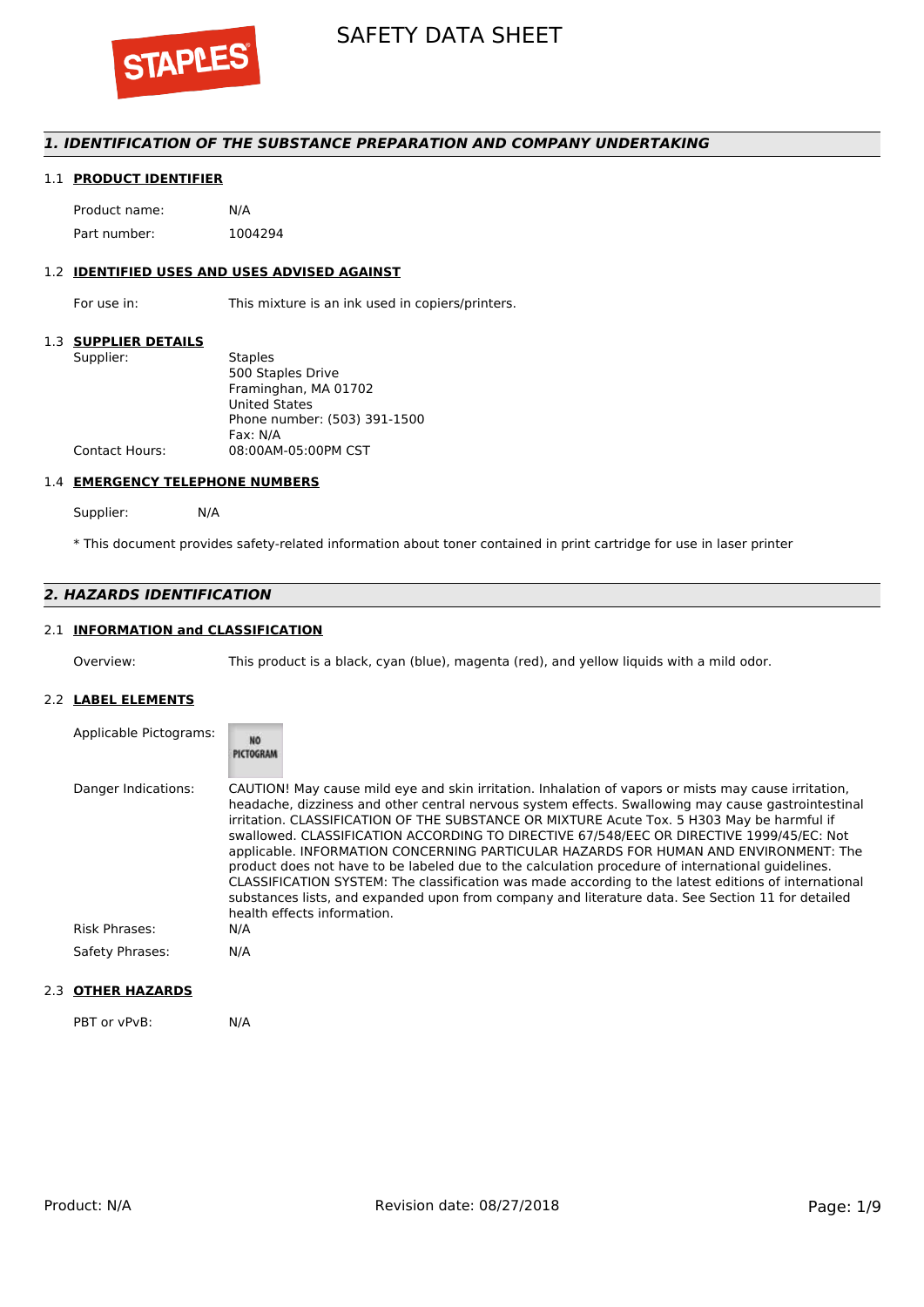



# *3. COMPOSITION / INFORMATION ON INGREDIENTS*

| Ingredients           | <b>CAS number</b> | Weight %                                        | <b>OSHA</b><br><b>PEL</b> | <b>ACGIH</b><br><b>TLV</b> | Other |
|-----------------------|-------------------|-------------------------------------------------|---------------------------|----------------------------|-------|
| Glycerol              | $56 - 81 - 5$     | Cyan: 2, Magenta: 2,<br>Yellow: 2               |                           |                            |       |
| Glycol Mixture        | 107-21-1          | Black: 1                                        |                           |                            |       |
| <b>Glycol Mixture</b> | 111-46-6          | Black: 1                                        |                           |                            |       |
| Alcoholic Mixture     | 64-17-5           | Black: 1                                        |                           |                            |       |
| Alcoholic Mixture     | $67 - 63 - 0$     | Black: 1                                        |                           |                            |       |
| Water                 | Proprietary       | Black: 20, Cyan: 22,<br>Magenta: 22, Yellow: 22 |                           |                            |       |
| Carbon Black          | 1333-86-4         | Black: 1                                        |                           |                            |       |
| <b>Blue Pigment</b>   | 147-14-8          | Cyan: $1$                                       |                           |                            |       |
| Red Pigment           | 980-26-7          | Magenta: 1                                      |                           |                            |       |
| <b>Yellow Pigment</b> | 6358-31-2         | Yellow: 1                                       |                           |                            |       |

#### The Full Text for all R-Phrases are Displayed in Section 16 **COMPOSITION COMMENTS**

The Data Shown is in accordance with the latest Directives.

This section provides composition information for the toner powder contained in specially designed container inside of the print cartridge.

## *4. FIRST-AID MEASURES*

#### 4.1 **FIRST AID MEASURES**

#### 4.1.1 **FIRST AID INSTRUCTIONS BY RELEVANT ROUTES OF EXPOSURE**

| Inhalation:   | Supply fresh air; consult doctor in case of complaints.   |
|---------------|-----------------------------------------------------------|
| Eye contact:  | Rinse opened eye for several minutes under running water. |
| Skin contact: | Generally the product does not irritate the skin.         |
| Ingestion:    | If symptoms persist consult doctor.                       |

#### 4.1.2 **ADDITIONAL FIRST AID INFORMATION**

Additional first aid information: N/A Immediate Medical Attention Required: N/A

# 4.2 **SYMPTOMS AND EFFECTS**

Acute Symptoms from Exposure: N/A Delayed Symptoms from Exposure: N/A

# 4.3 **IMMEDIATE SPECIAL TREATMENT OR EQUIPMENT REQUIRED**

N/A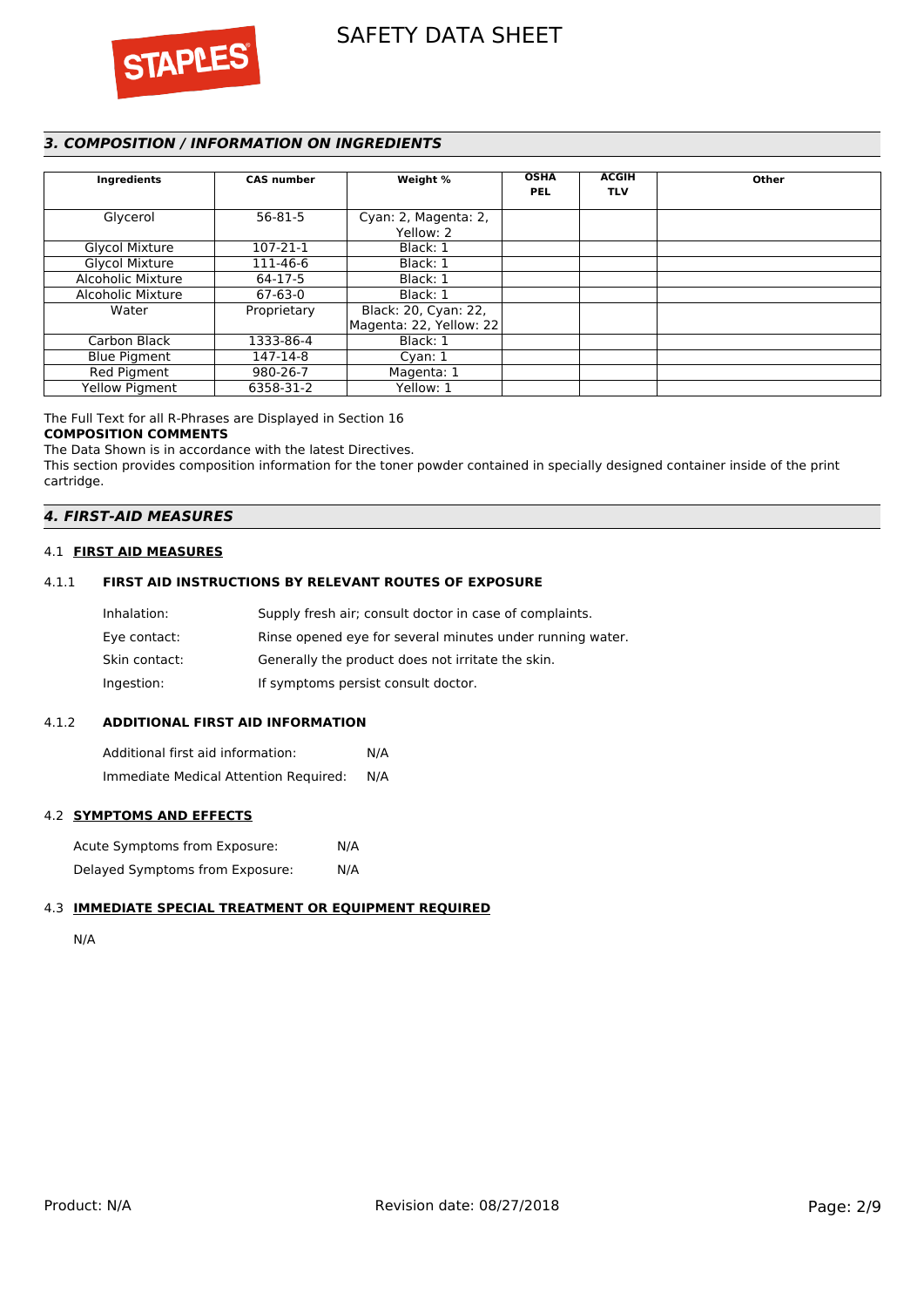

# *5. FIRE-FIGHTING MEASURES*

#### 5.1 **EXTINGUISHING MEDIA**

Recommended Extinguishing Media: Use necessary means to treat surrounding fire. Extinguishing Media Not to be Used: N/A

### 5.2 **SPECIAL HAZARD**

Unusual Fire/Explosion Hazards: None known. Extinguishing Media Not to be Used: N/A

#### 5.3 **ADVICE FOR FIRE FIGHTERS**

Avoid inhalation of smoke. Wear protective cloting an wear self-contained breathing apparatus

#### *6. ACCIDENTAL RELEASE MEASURES*

#### 6.1 **PERSONAL PRECAUTIONS, PROTECTIVE EQUIPMENT AND EMERGENCY PROCEDURES**

#### 6.1.1 **PRECAUTIONS FOR NON-EMERGENCY PERSONNEL**

PERSONAL PROTECTIVE EQUIPMENT: Select in accordance with OSHA 1910.134 and good Industrial Hygiene practice. PROTECTIVE CLOTHING: Use personal protective equipment to minimize exposure to skin and eye.

#### 6.1.2 **ADDITIONAL FIRST AID INFORMATION**

N/A

#### 6.1.3 **PERSONAL PROTECTION**

Wear personal protective equipment as described in Section 8.

#### 6.2 **ENVIRONMENTAL PRECAUTIONS**

Regulatory Information: Keep product out of sewers and watercourses.

#### 6.3 **METHODS AND MATERIAL FOR CONTAINMENT AND CLEANUP**

Spill or Leak Cleanup Procedures: Dike spill and absorb with inert material. Collect into closable containers for proper disposal. Report spill as required by local and federal regulations.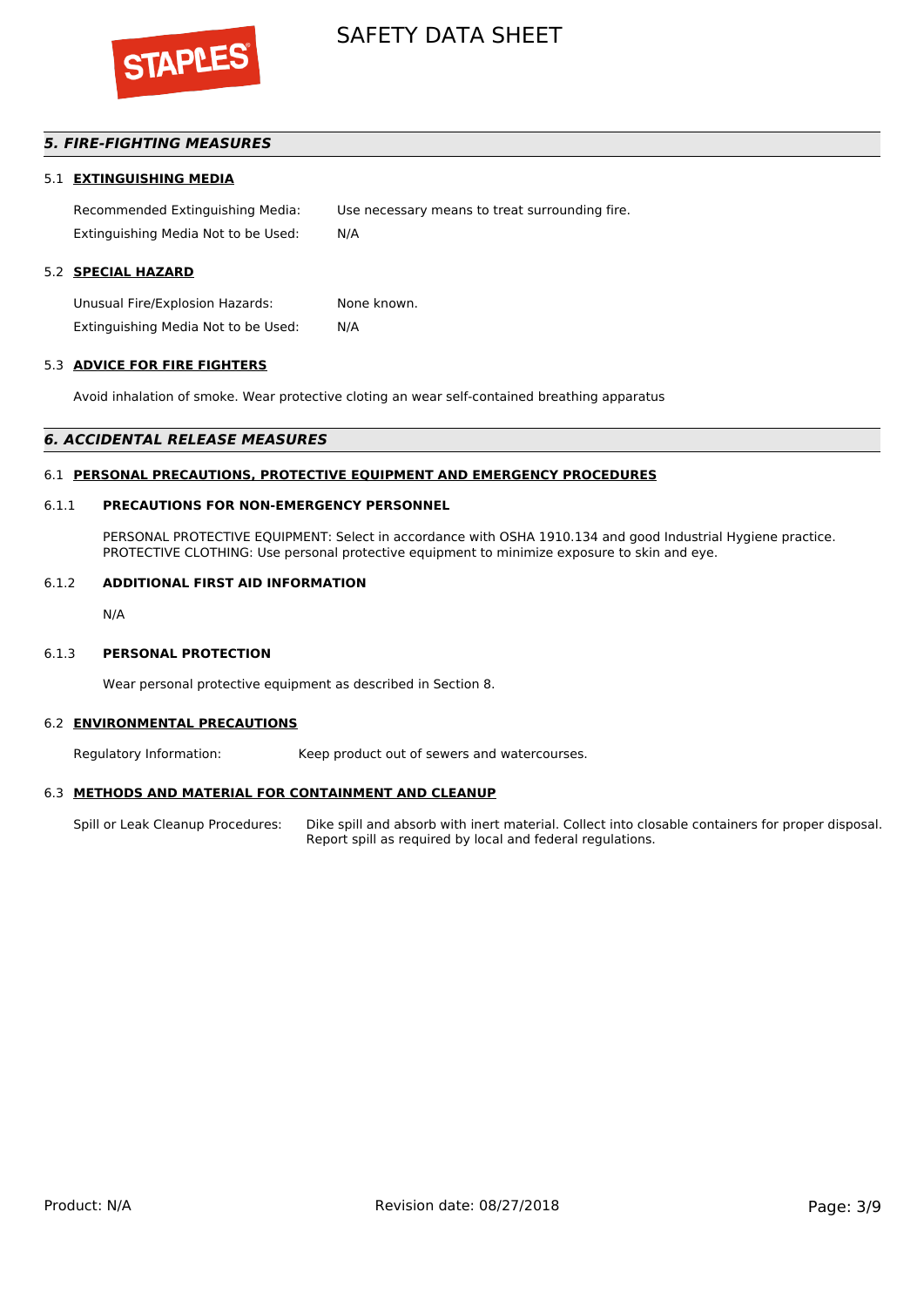

### *7. HANDLING AND STORAGE*

#### 7.1 **PRECAUTIONS FOR SAFE HANDLING**

Recommendations for Handling: No special precautions when used as intended. Keep containers closed, avoid creating dust. Keep away from ignition sources. Advice on General Hygiene: Never eat, drink or smoke in work areas. Practice good personal hygiene after using this material, especially before eating, drinking, smoking, using the restroom, or applying cosmetics.

#### 7.2 **CONDITIONS FOR SAFE STORAGE**

Avoid high temperatures, >100°F/32°C

#### 7.3 **SPECIFIC END USES**

Printing devices

#### *8. EXPOSURE CONTROLS/PERSONAL PROTECTION*

#### 8.1 **CONTROL PARAMETERS**

The best protection is to enclose operations and/or provide local exhaust ventilation at the site of chemical release in order to maintain airborne concentrations of the product below OSHA PELs (See Section 3). Local exhaust ventilation is preferred because it prevents contaminant dispersion into the work area by controlling it at its source.

#### 8.2 **EXPOSURE CONTROLS**

#### **Respiratory protection:**

IMPROPER USE OF RESPIRATORS IS DANGEROUS. Seek professional advice prior to respirator selection and use. Follow OSHA respirator regulations (29 CFR 1910.134 and 1910.137) and, if necessary, wear a NIOSH approved respirator. Select respirator based on its suitability to provide adequate worker protection for given work conditions, levels of airborne contamination, and sufficient levels of oxygen.

#### **Eye/Face Protection:**

Contact lenses are not eye protective devices. Appropriate eye protection must be worn instead of, or in conjunction with contact lenses.

#### **Hand/Skin Protection:**

For emergency or non-routine operations (cleaning spills, reactor vessels, or storage tanks), wear an SCBA. WARNING! Air purifying respirators do not protect worker in oxygen deficient atmospheres.

#### **Additional Protection:**

N/A

#### **Protective Clothing and Equipment:**

Wear chemically protective gloves, boots, aprons, and gauntlets to prevent prolonged or repeated skin contact. Wear splashproof chemical goggles and face shield when working with liquid, unless full face piece respiratory protection is worn.

#### **Safety Stations:**

Make emergency eyewash stations, safety/quick-drench showers, and washing facilities available in work area.

#### **Contaminated Equipment:**

Separate contaminated work clothes from street clothes. Launder before reuse. Remove material from your shoes and clean personal protective equipment. Never take home contaminated clothing.

#### **Comments:**

Never eat, drink or smoke in work areas. Practice good personal hygiene after using this material, especially before eating, drinking, smoking, using the restroom, or applying cosmetics.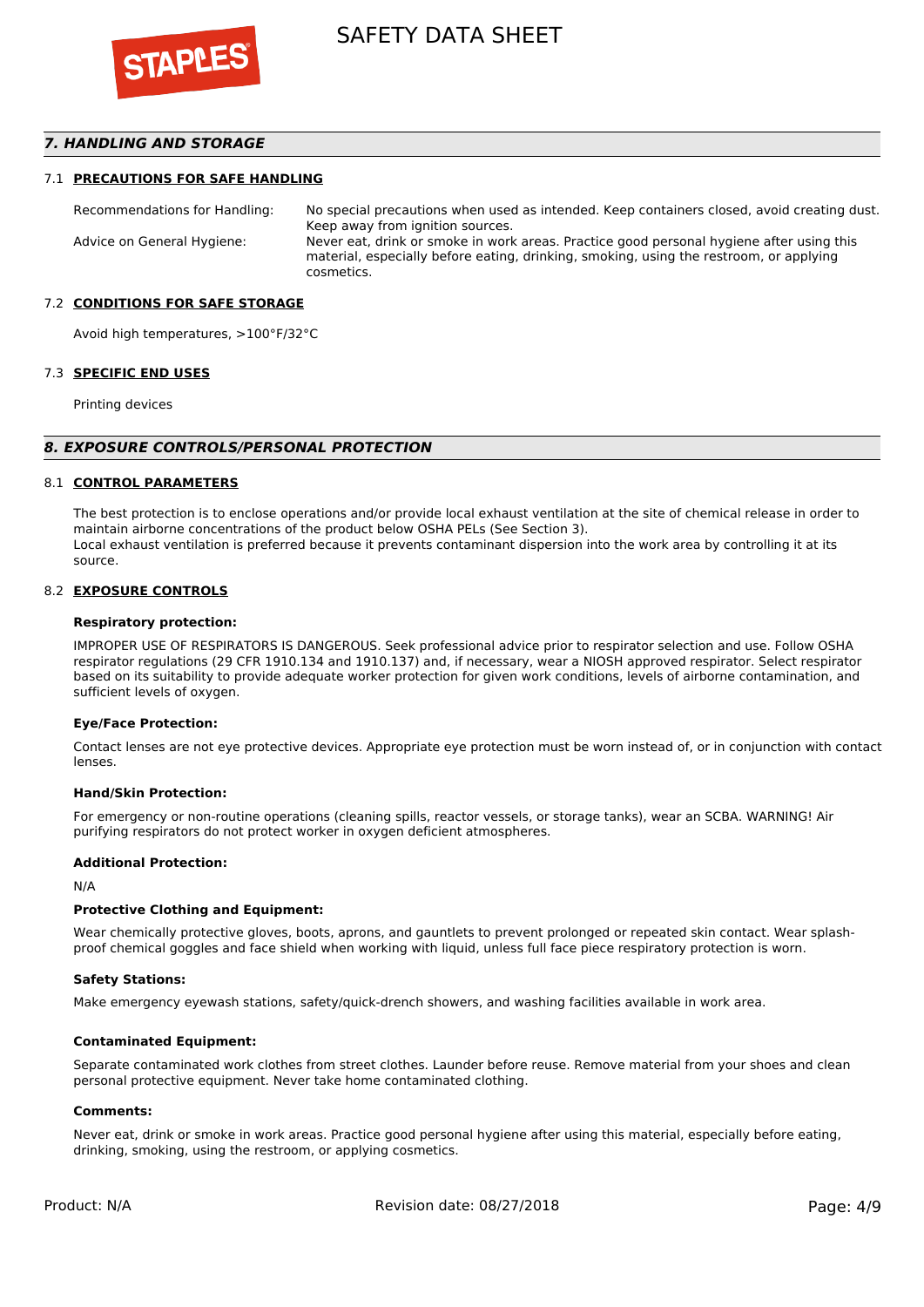# *9. PHYSICAL AND CHEMICAL PROPERTIES*

# 9.1 **DETAIL INFORMATION**

| Physical state:            | APPEARANCE: Black, cyan (blue), magenta (red) and yellow liquids. |
|----------------------------|-------------------------------------------------------------------|
| Color:                     | N/A                                                               |
| Odor:                      | Mild odor.                                                        |
| Odor threshold:            | N/A                                                               |
|                            |                                                                   |
| Boiling point:             | $200^{\circ}$ F                                                   |
| Melting point:             | N/A                                                               |
| Flash point:               | N/A                                                               |
| <b>Explosion limits:</b>   | N/A                                                               |
| Relative density:          | N/A                                                               |
| Auto-ignition temperature: | N/A                                                               |

#### 9.2 **OTHER INFORMATION**

SPECIFIC GRAVITY (H20=1): 1.03 – 1.10. VAPOR PRESSURE: 17.5 mmHg. VAPOR DENSITY (Air=1): Heavier than air. SOLUBILITY IN WATER: Miscible. FREEZING POINT: < 32°F. COEFFICIENT of WATER/OIL: Not available. EVAPORATION RATE: < Butyl Acetate. pH: 7.4 – 9.7.

#### *10. CHEMICAL STABILITY AND REACTIVITY*

#### 10.1 **Reactivity:**

| <b>Reactivity Hazards:</b>     | None                                                                                                           |
|--------------------------------|----------------------------------------------------------------------------------------------------------------|
| Data on Mixture Substances:    | None                                                                                                           |
| 10.2 Chemical Stability:       | The product is stable. Under normal conditions of storage and use, hazardous<br>polymerisation will not occur. |
| 10.3 Hazardous Polymerization: | Stable under conditions of normal use.                                                                         |
| 10.4 Conditions to Avoid:      | Keep away from heat, flame, sparks and other ignition sources.                                                 |
| 10.5 Incompatible Materials:   | Strong oxidising materials                                                                                     |
| 10.6 Hazardous Decomposition:  | Will not occur.                                                                                                |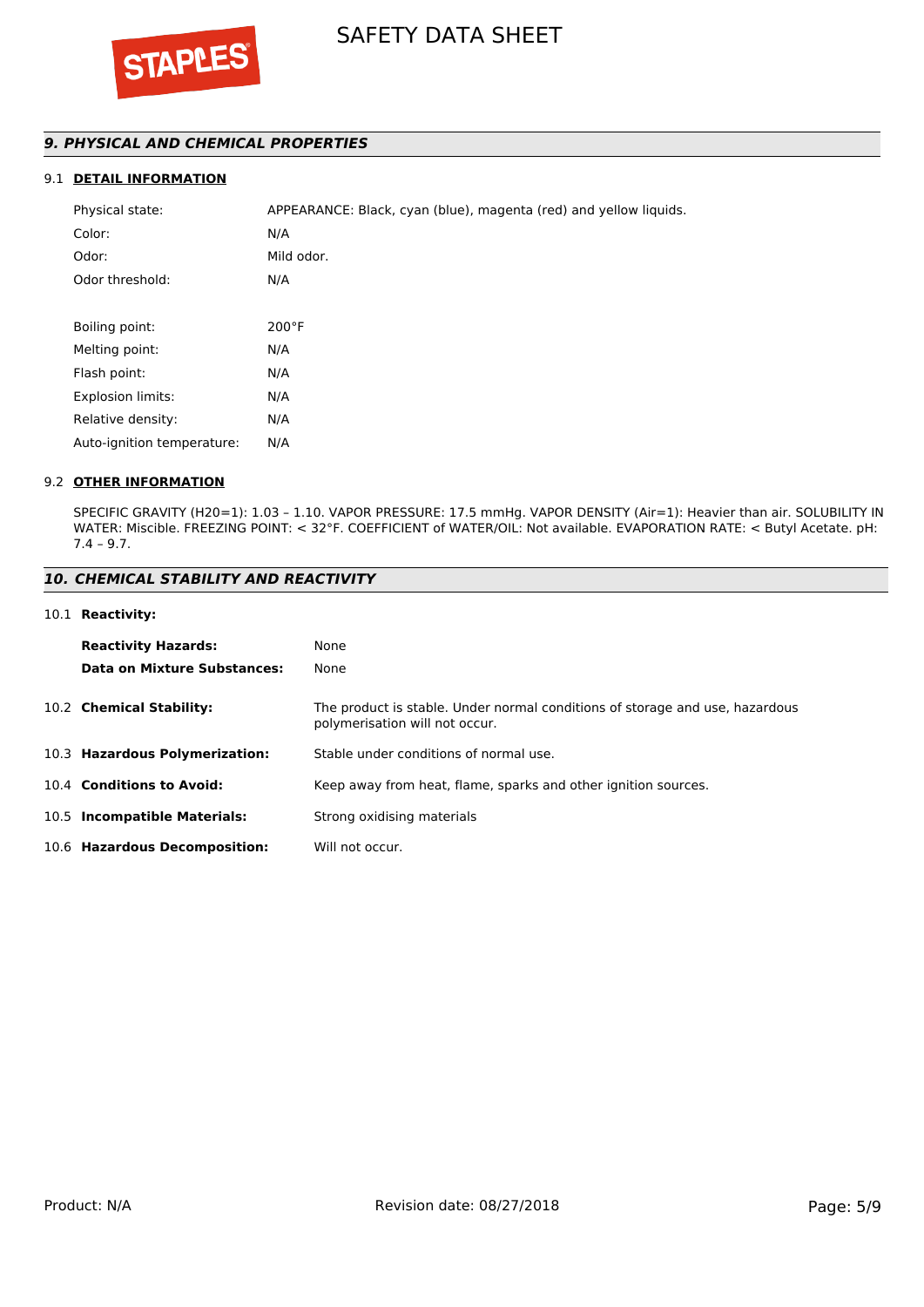

# *11. INFORMATION ON TOXICOLOGICAL EFFECT*

**Mixtures:** The product is not subject to classification according to internally approved calculation methods for preparations: When used and handled according to specifications, the product does not have any harmful effects. **Acute Toxicity:** N/A **Skin Corrosion/Irritation:** No irritant effect.

| SKIN COFFOSION/IFFITATION:         | ivo irritant ellect.          |
|------------------------------------|-------------------------------|
| <b>Serious Eye Damage:</b>         | No irritating effect.         |
| Inhalation:                        | N/A                           |
| <b>Sensitization:</b>              | No sensitizing effects known. |
| <b>Mutagenicity:</b>               | N/A                           |
| <b>Carcinogenicity:</b>            | N/A                           |
| <b>Reproductive Toxicity:</b>      | N/A                           |
| <b>STOT - Single Exposure:</b>     | N/A                           |
| <b>STOT - Multiple Exposure:</b>   | N/A                           |
| Ingestion:                         | N/A                           |
| <b>Hazard Class Information:</b>   | N/A                           |
| <b>Mixture on Market Data:</b>     | N/A                           |
| Symptoms:                          | N/A                           |
| <b>Delayed/Immediate Effects:</b>  | N/A                           |
| <b>Test Data on Mixture:</b>       | N/A                           |
| <b>Not Meeting Classification:</b> | N/A                           |
| <b>Routes of Exposure:</b>         | N/A                           |
| <b>Interactive Effects:</b>        | N/A                           |
| <b>Absence of Specific Data:</b>   | N/A                           |
| <b>Mixture vs Substance Data:</b>  | N/A                           |

# *12. ECOLOGICAL INFORMATION*

| 12.1 <b>Eco toxicity:</b>   | AQUATIC TOXICITY: No further relevant information available.                                                                                                                                              |
|-----------------------------|-----------------------------------------------------------------------------------------------------------------------------------------------------------------------------------------------------------|
| 12.2 Degradability:         | No further relevant information available.                                                                                                                                                                |
|                             | 12.3 <b>Bioaccumulation Potential:</b> No further relevant information available.                                                                                                                         |
| 12.4 Mobility in Soil:      | No further relevant information available.                                                                                                                                                                |
| 12.5 PBT & vPvB Assessment: | N/A                                                                                                                                                                                                       |
| 12.6 Other Adverse Effects: | GENERAL NOTES: Water hazard class 1 (Self-assessment): slightly hazardous for water. Do not<br>allow undiluted product or large quantities of it to reach ground water, water course or sewage<br>system. |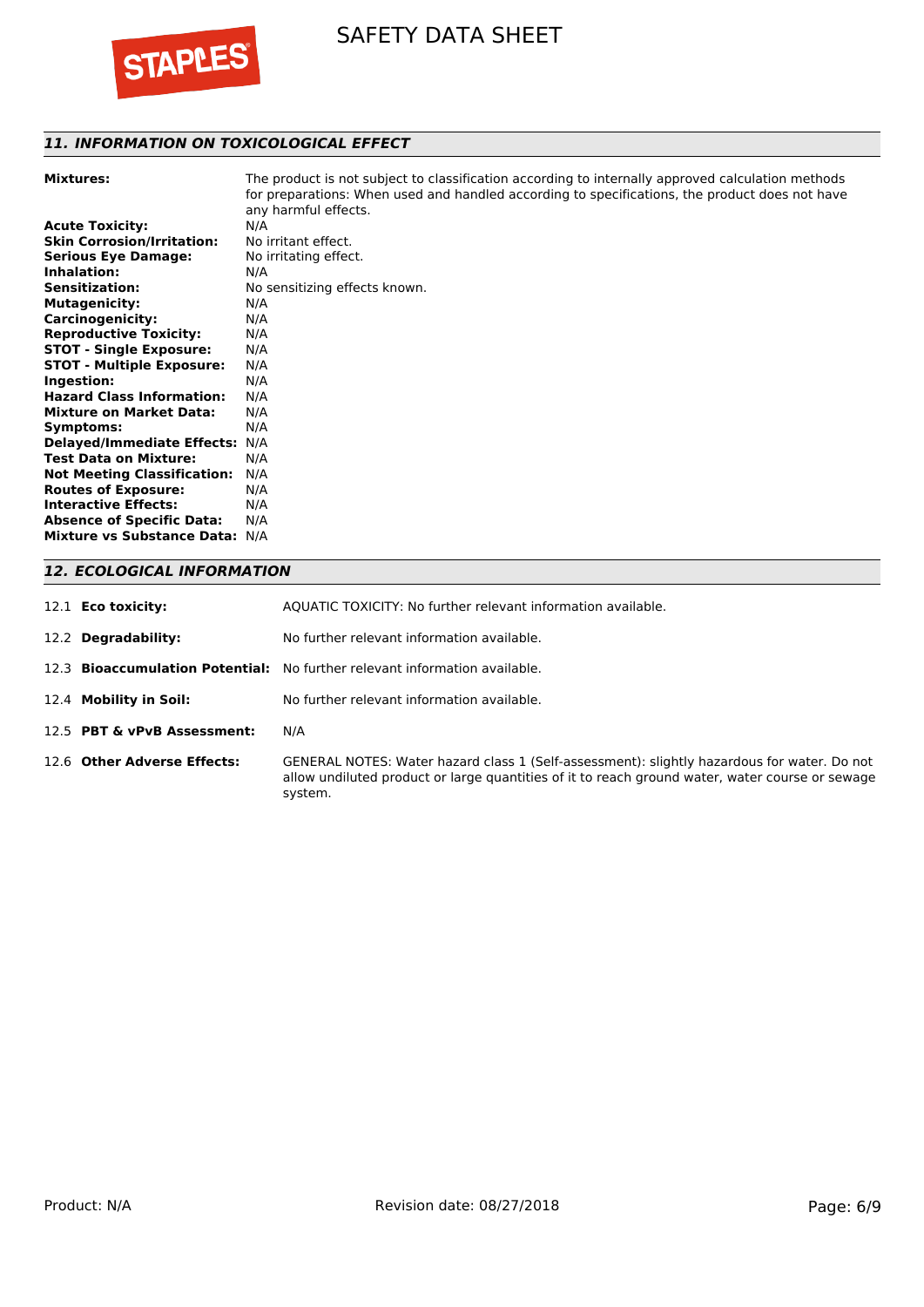

# *13. DISPOSAL CONSIDERATIONS*

#### **Disposal Information:**

 Dispose as a solid waste in accordance with local authority regulations. Empty container retains product residue.

#### **Physical/Chemical Properties that affect Treatment:**

Symbol: This product is not classified as dangerous

Risk Phrases: This product is not classified according to the federal, state and local environmental regulations.

#### **Waste Treatment Information:**

Do not shred toner cartridge, unless dust-explosion prevention measures are taken. Finely dispersed particles may form explosive mixtures in air. Dispose of in compliance with federal, state, and local regulations.

#### **Personal Protection Required:**

N/A

| <b>14. TRANSPORT INFORMATION</b>       |               |  |  |
|----------------------------------------|---------------|--|--|
| 14.1 <b>ID Number:</b>                 | None          |  |  |
| 14.2 Shipping Name:                    | Not Regulated |  |  |
| 14.3 Hazard Class:                     | Not Regulated |  |  |
| 14.4 Packing Group:                    | N/A           |  |  |
| 14.5 Environmental Hazards:            | N/A           |  |  |
| 14.6 User Precautions:                 | N/A           |  |  |
| 14.7 Bulk Transport:                   | N/A           |  |  |
| <b>15. REGULATORY INFORMATION</b>      |               |  |  |
| 15.1 Regulatory Information:           | N/A           |  |  |
| EPA Regulatory Information: N/A        |               |  |  |
| <b>CERCLA Reportable Quantity: N/A</b> |               |  |  |
| 15.2 Superfund Information:            |               |  |  |
| <b>Hazard Categories:</b>              |               |  |  |
| Immediate: N/A                         |               |  |  |
| Delayed: N/A                           |               |  |  |
| Fire: N/A                              |               |  |  |
| <b>Pressure: N/A</b>                   |               |  |  |
| <b>Reactivity: N/A</b>                 |               |  |  |
| Section 302 - Extremely Hazardous: N/A |               |  |  |
| Section 311 - Hazardous: N/A           |               |  |  |
| 15.3 State Regulations:                | N/A           |  |  |
| 15.4 Other Regulatory Information:     | N/A           |  |  |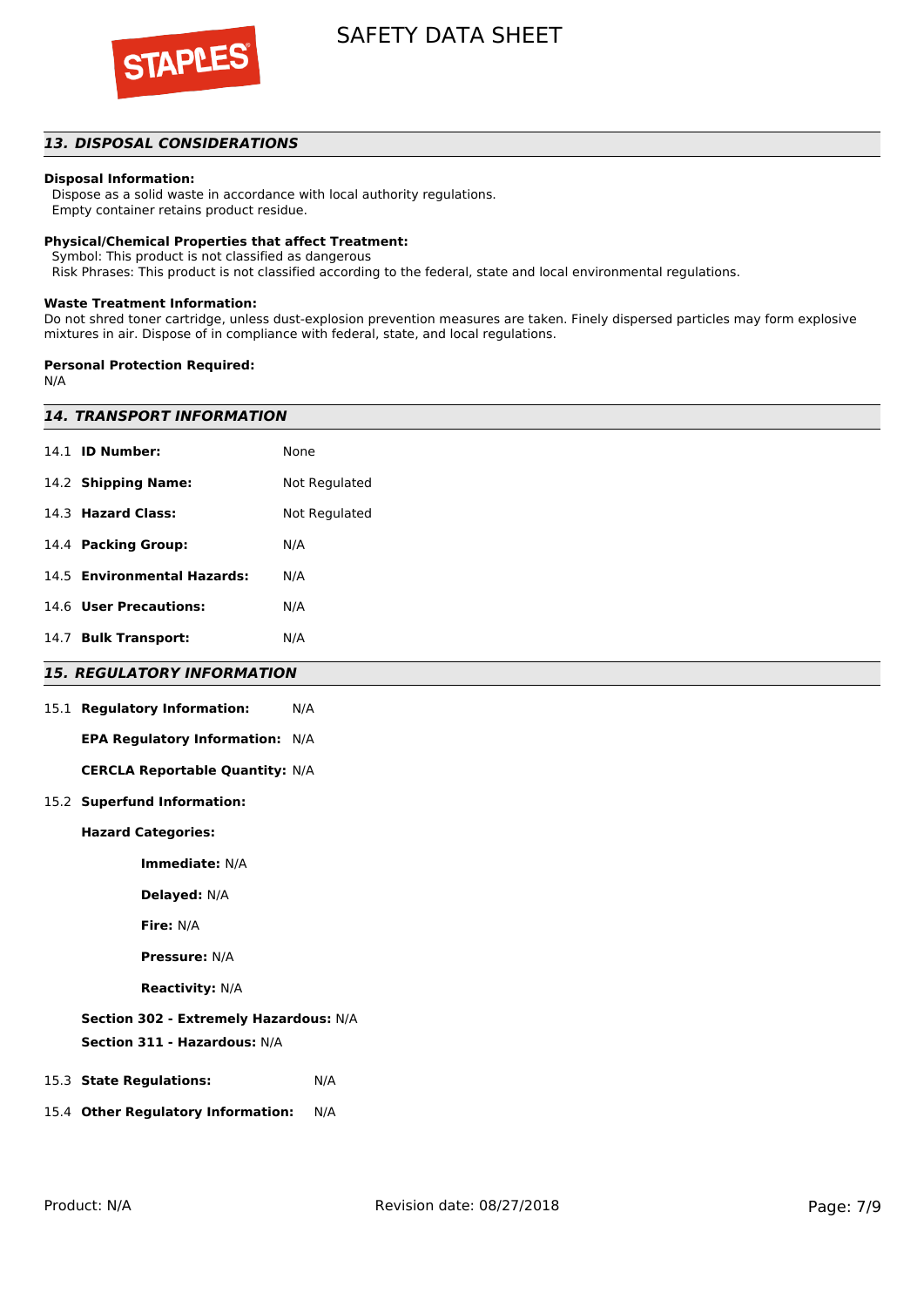

# *16. OTHER INFORMATION*

| <b>General Comments:</b>          | This information is based on our current knowledge. It should not therefore be construed as<br>quaranteeing specific properties of the products as described or their suitability for a particular<br>application |
|-----------------------------------|-------------------------------------------------------------------------------------------------------------------------------------------------------------------------------------------------------------------|
| <b>Creation Date of this SDS:</b> | 08/29/2018                                                                                                                                                                                                        |